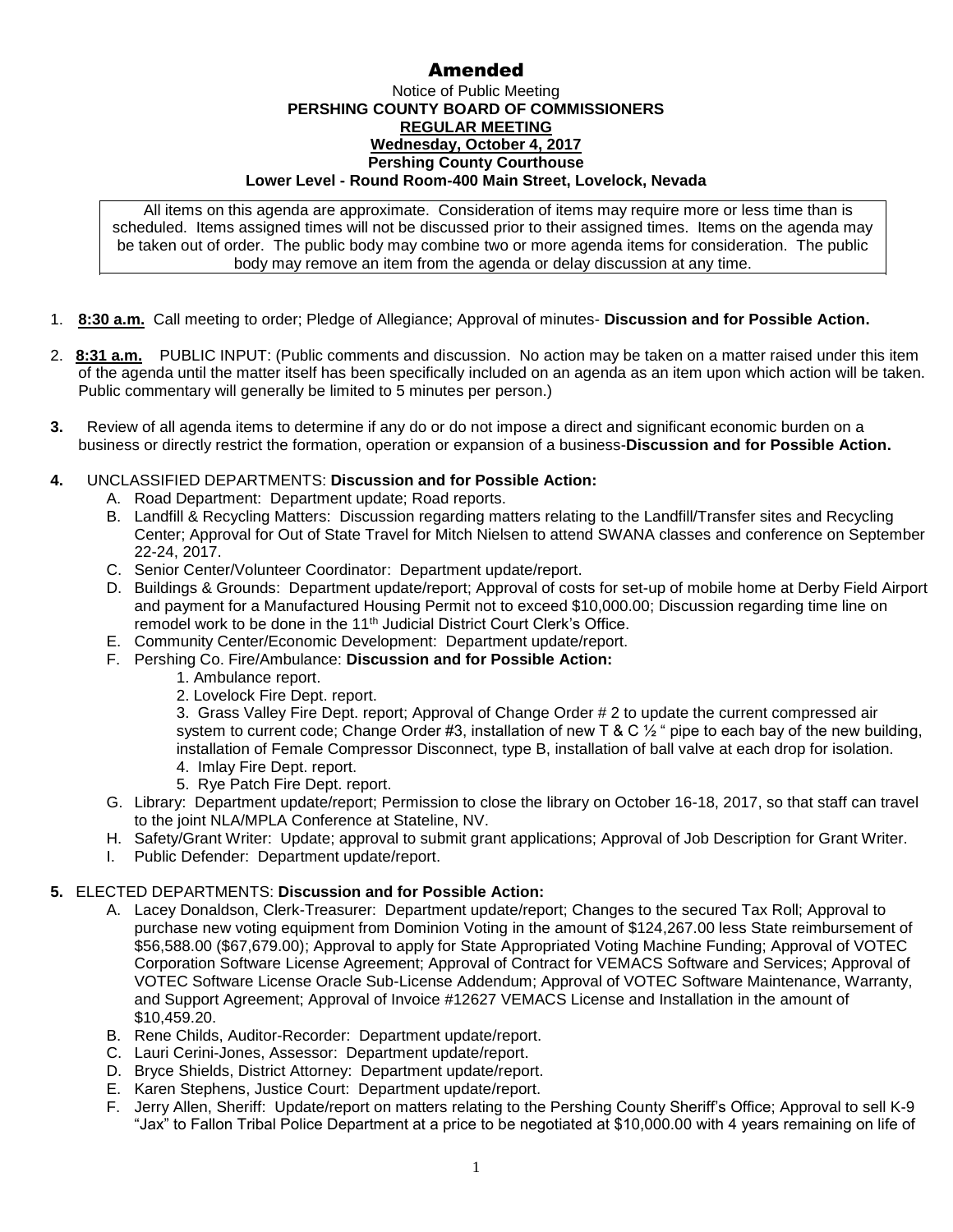K-9 and warranty; Approval to procure an MRAP (Mine Resistant Ambush Protested vehicle) from DERMO (Defense Reutilization and Marketing Office) to replace the aging Armored car.

- 6. Update on progress of site location, design, funding, amenities and construction of potential new Law Enforcement Center**;**  Kendra Follett, Sherman & Howard, LLC-Overview of how the bonding structure and process works-**Discussion and for Possible Action**.
- 7. Proclamations and Awards: **Discussion and for Possible Action**-(The Pershing County Board of Commissioners may make a Proclamation or present a service or other award on behalf of the County) Domestic Violence Awareness Month; Red Ribbon Week.
- 8. Correspondence.
- 9. Board Appointments/Resignations/Vacancies: 911 Surcharge Advisory Committee; Broadband Advisory Committee; Recreation Board; Library Board of Trustees; Grass Valley Advisory Board; Natural Resource Advisory Commission; Television District Board; Solid Waste Management & Recycling Advisory Board - **Discussion and for Possible Action.**
- 10. Discussion regarding whether or not to allow Marijuana Establishments either Dispensaries or growing marijuana for sale to Dispensaries in Pershing County, NV- **Discussion and for Possible Action.**
- 11. First reading of an Ordinance regarding Marijuana Establishments either Dispensaries or growing marijuana for sale to Dispensaries in Pershing County.
- 12. PLANNING & BUILDING DEPARTMENT/IMLAY WATER SYSTEM MATTERS: Update on matters relating to the department.
- 13. Pershing County Water Resource Plan: Update on matters relating to the Pershing County Water Resource plan.
- 14. Approval of Vouchers-**Discussion and for Possible Action**.
- 15. Litigation Meeting.
- 16. Cooperating Agency Status for Greater Sage-Grouse Plan Amendments- **Discussion and for Possible Action.**
- 17. Report from Legal Counsel.
- 18. Report from Administrative Assistant-County Commissioner's Office.
- 19. Approval to write a letter to Congress regarding the need to take responsibility for its role in proper management of the outof-control situation of over-populated Wild Horses/Burros in the State of Nevada; Approval to write letter to Congress to provide full mandatory funding for the Payments in Lieu of Taxes (PILT) Program- **Discussion and for Possible Action.**
- 20. Update on matters relating to the Pershing County Economic Development and Conservation Act- **Discussion and for Possible Action.**
- 21. Items for future agendas-**Discussion and for Possible Action.**
- 22. Matters of the Board for Discussion.

Board Member reports. Board Liaison reports. (Nevada Works, Safety, Hospital Board, Emergency Management, Cemetery, Recreation Board, WNDD, Pe. Co. Economic Dev./ , Community Center, Museum, Library Board, Senior Center Advisory Board, Central Nevada Water Authority, Planning Board, Broadband Advisory Board, 911 Committee, Solid Waste Management Recycling Advisory Board, Pe. Co. Volunteer Advisory Board, T. V. Board, Frontier Coalition, Humboldt River Water Basin Authority.)

- 23. PUBLIC INPUT: (Public comments and discussion. No action may be taken on a matter raised under this item of the agenda until the matter itself has been specifically included on an agenda as an item upon which action will be taken. Public commentary will generally be limited to 5 minutes per person.)
- 24. **1:30 p.m.** The Board of County Commissioners may meet in a closed labor session pursuant to NRS 288.220 to meet with the County's labor representative regarding labor negotiations.